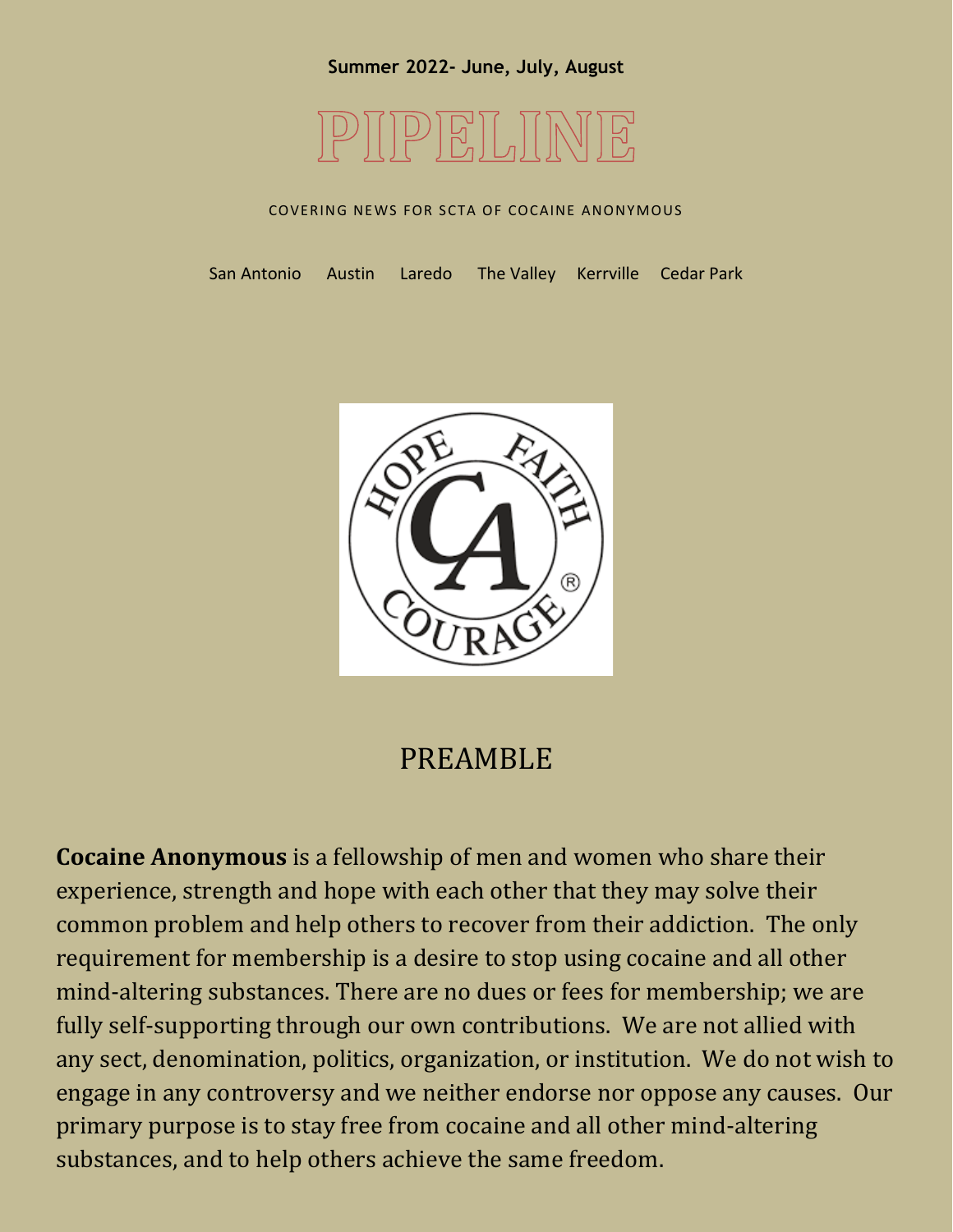# $\frac{1}{2}$



These phone numbers are available to anyone with questions about recovery. If you would like to be added to the hotline phone list, please contact: **hotline@ca-scta.org**

> San Antonio – (210) 232-6382 Kerrville – (830) 719-4889 Austin (512) 339-4357 The Valley (956) 255-2576 Laredo (956) 413-6588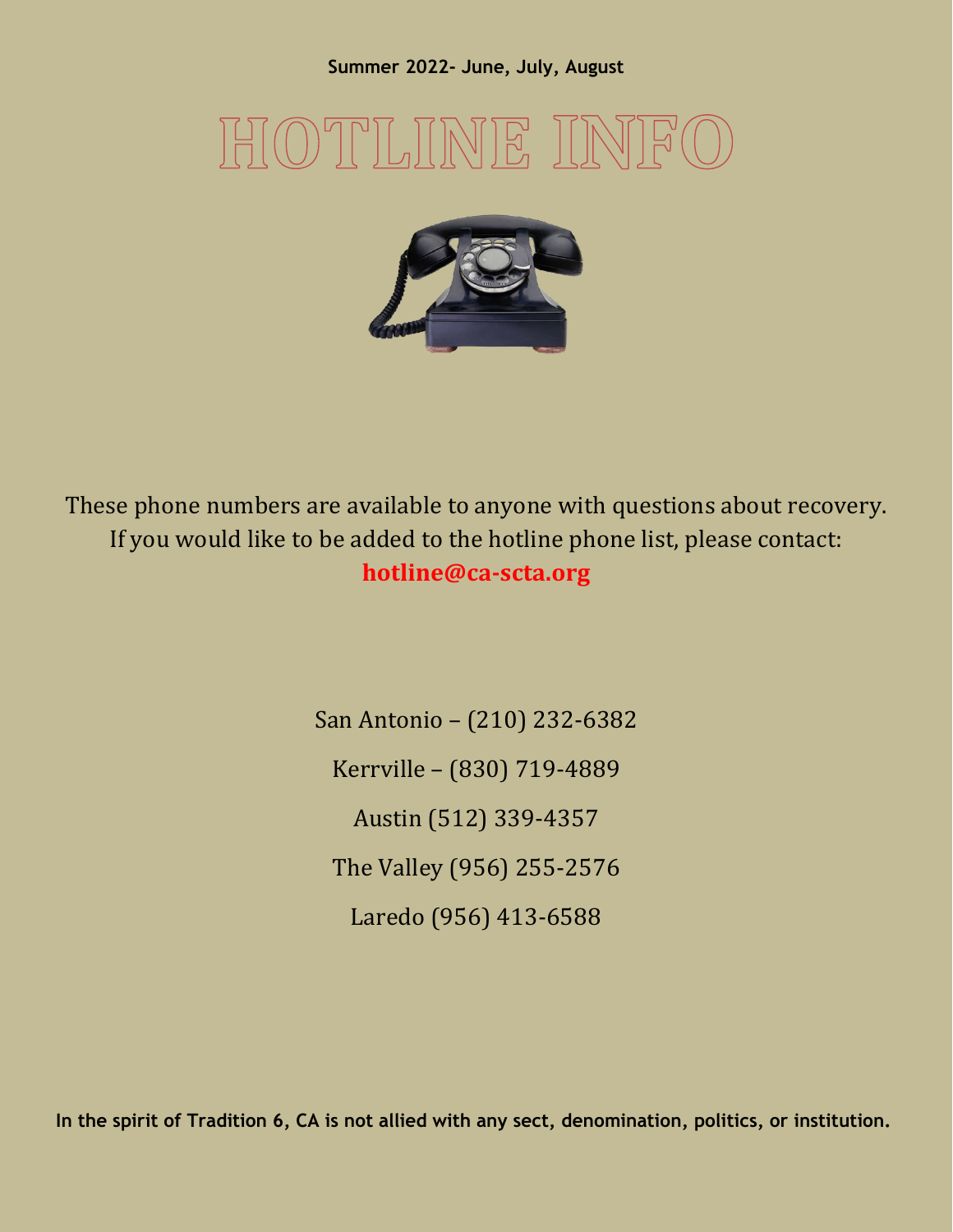# GROUP DONATIO

### Area

Sisters in Action SA (Jessi) \$50 / Area Stepsisters (Leia) \$100 / Area 7th Tradition Area Meeting Cash \$90 / Area 7th Tradition Area Meeting Cashapp \$60 / Area Drop Kick Rocks ( John C) \$150 / Area 4th Dimension Group – McAllen \$50 / Area

### **H&I Donations:**

No donations received.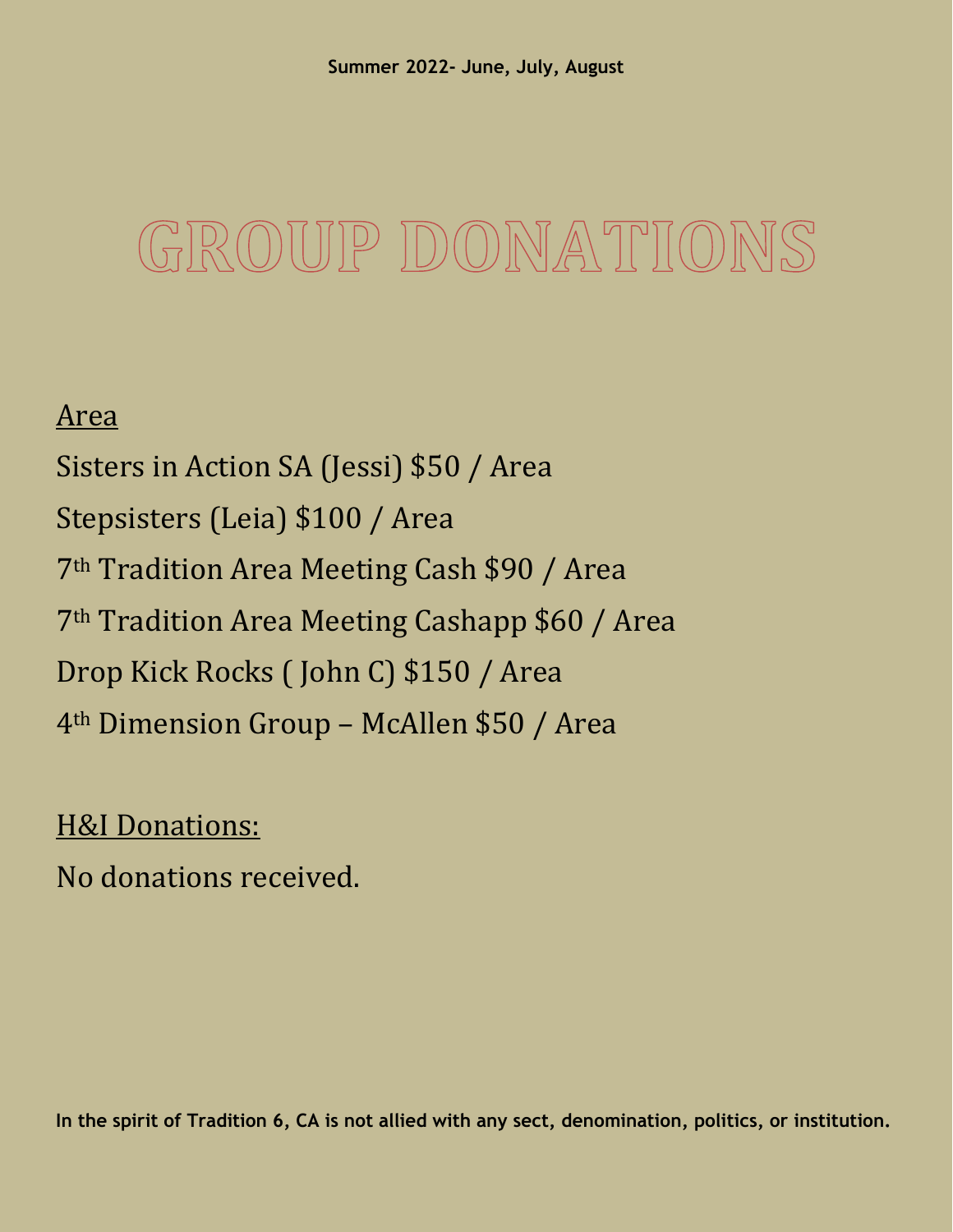# **CAWS 2022 Austin**



Hey SCTA! On May 26, 2022 at 10:00 am Central time, we opened Registration for checking into the CAWS 2022 Convention. The twice-postponed event was finally happening!!! I have to admit, I had some nerves about it because I just knew someone would say "You better get this right. You've had long enough to get it done." That certainly was true but my more spiritual side convinced me that everyone was going to be so happy to be together and the plans were rock solid. It was bound to be a huge success. AND IT WAS!!

For those of you that were able to attend, thank you and I hope you felt the comradery and love that was flowing through the entire event. I kept telling anyone who would listen for years about how this was going to change your life and did I ever see that happen…right before my eyes!!!

In a couple of weeks, the recordings of the speakers and workshops will be available online to everyone. There is no charge to any member of the fellowship who wishes to get them.

I got all kinds of praise for the event, but the truth…the real truth… is that YOU made this happen. We never could have even put the bid together without approval from SCTA. We would never have been able to hang on for 2 extra years without the love, support, commitment of all on the Committees and all the planning in the world wouldn't have mattered if you hadn't shown up. Because of all that, stand proud and be recognized for earning over \$102,000.00 to support Cocaine Anonymous!!!

Susan L.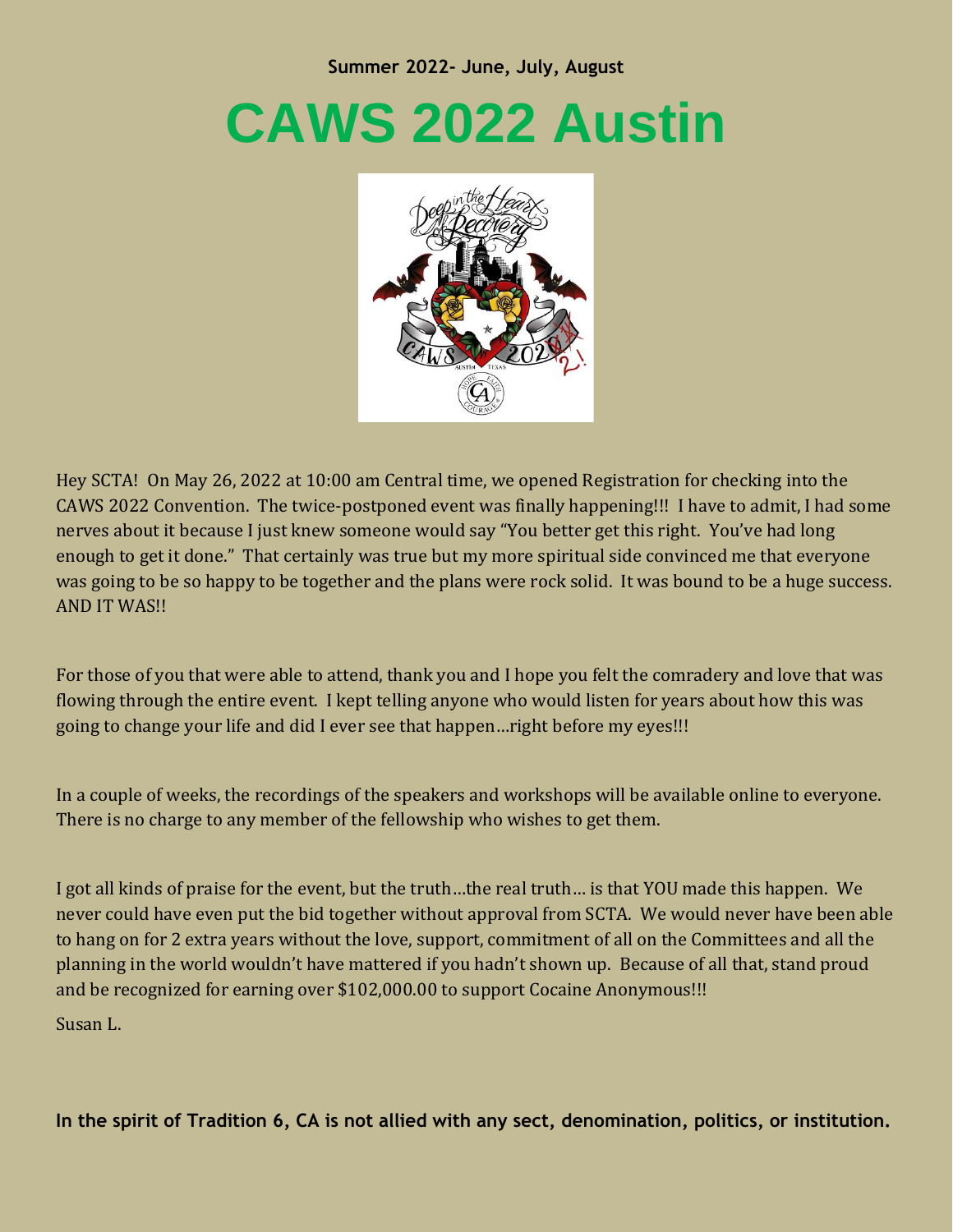

### Current nominations for area chairs:

Chips & Literature Hospitals & Institutions Hot Line Structure and Bylaws Unity Chairpersons

Please visit [www.ca-scta.org](http://www.ca-scta.org/) to view the Structure requirements.

We hope this is helpful and please consider stepping up for our area.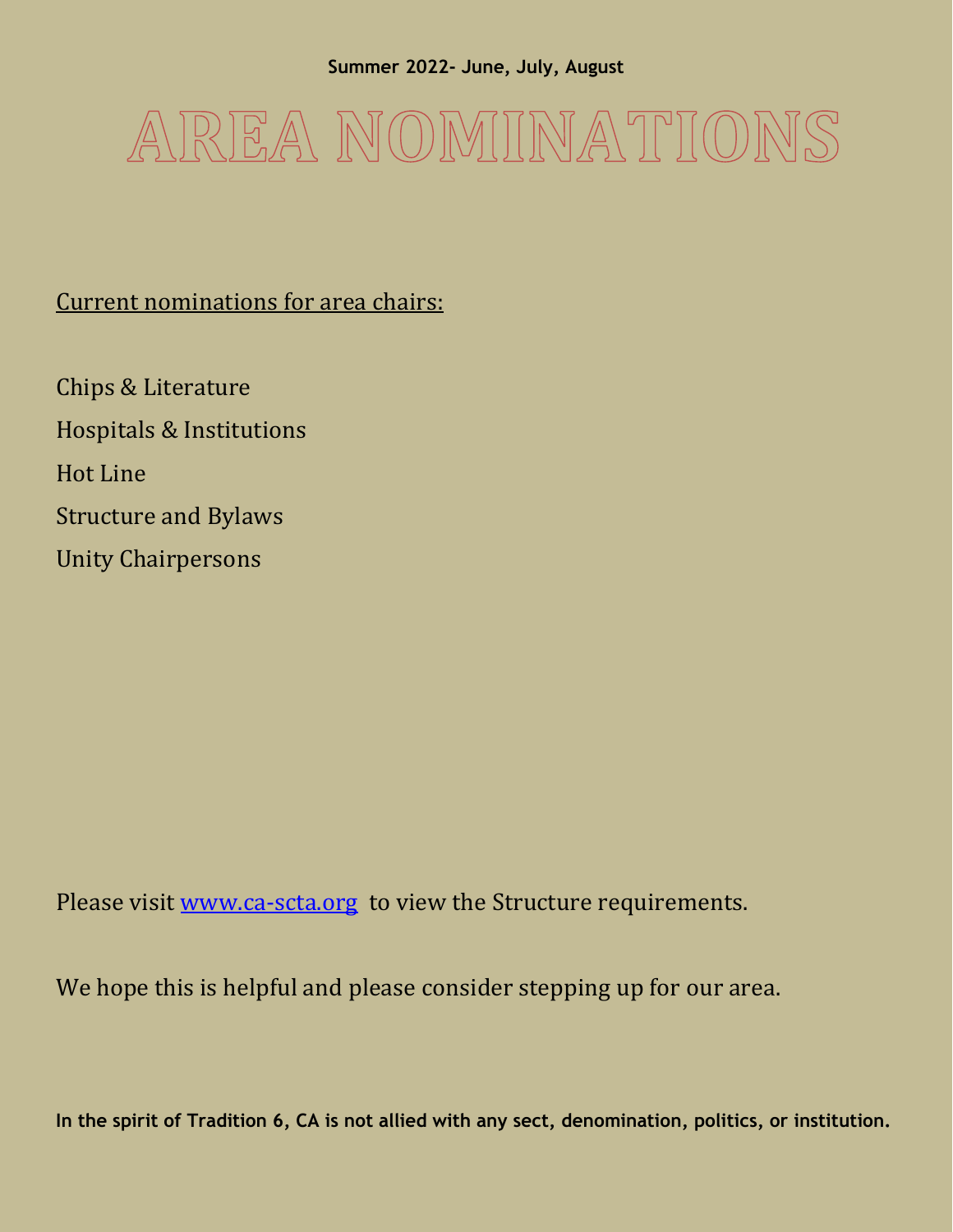# JNITY EVENTS

## Traditions Workshop

June 18, 2022

1pm – 5p

1018 E. Grayson

San Antonio, TX 78208

Workshop lead by local, Area, And World Members. Food, Fellowship, Fun and Prizes join in Zoom at [https://us02web.zoom.us/j/7082421536.](https://us02web.zoom.us/j/7082421536) Meeting ID: 708 242 1536 no password.

## CA World Unity Committee 2023 Celebrate Around The World: Theme "RECOVERY ON MY MIND"

Are you creative? Would you like to see your logo and artwork on flyers and t-shirts? Then this opportunity if for you!!! World unity committee is looking for submissions for the 2023 World Convention. Check out the flyer at ca-scta.org for submission requirements.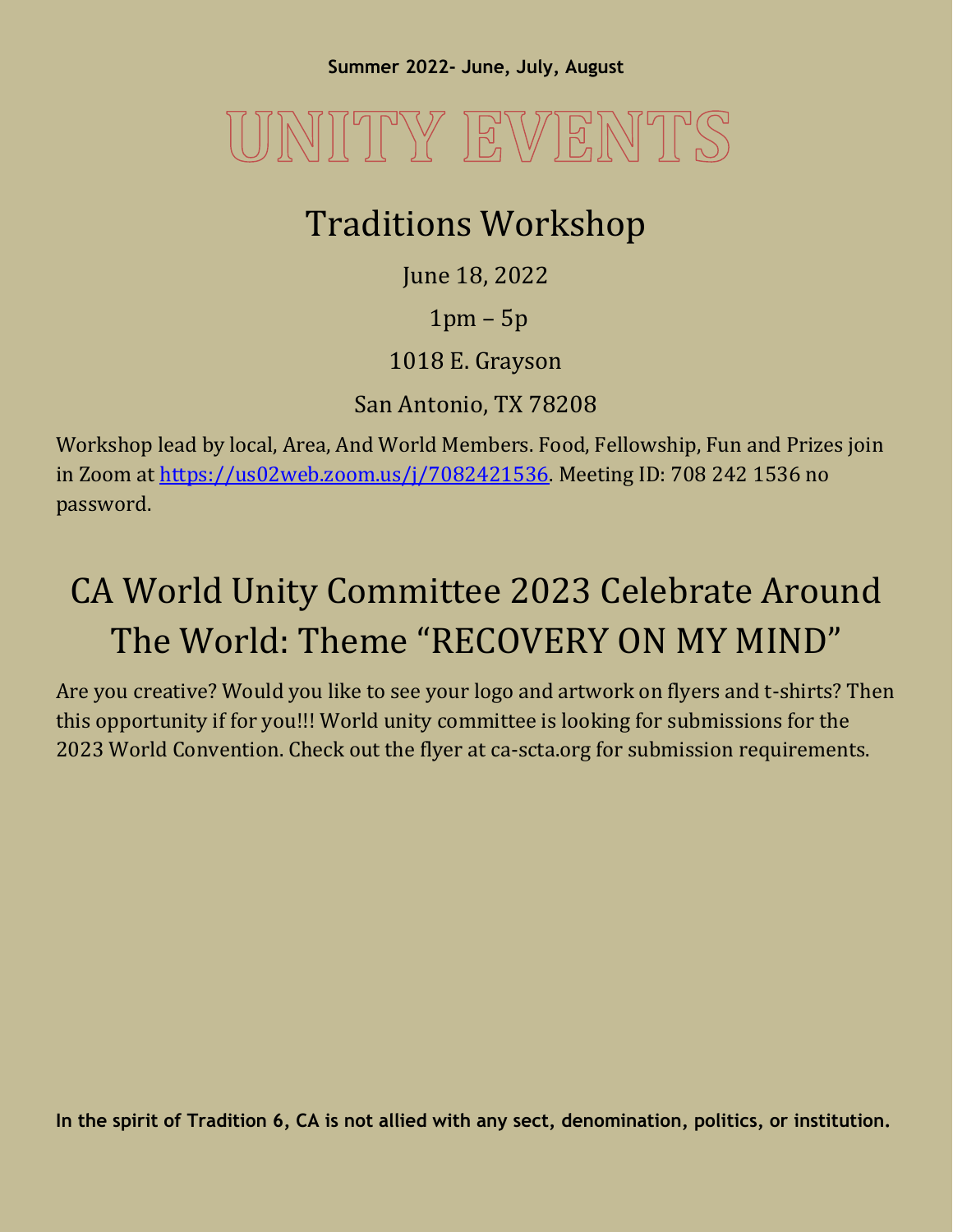# SUBMISSION

### **Experience, Strength & Hope**

What got me into the rooms of Cocaine Anonymous?

My name is Ken M. I was a crack addict for seven years before I found the desperation to do something about my addiction. Like many of us my addiction got worse and worse over time. First, I was taking things to pawn shops. Then I was getting payday loans. I wrote checks to pay my bills and then drew out all of the money for crack before all of the checks cleared the bank. My bills piled up and my life became more and more unmanageable. Never before in my life had I needed to ask someone for help paying my bills. That may not seem like a big deal, but to me it was. I owed \$675.00 to the light company. I had received the final notice with the cutoff date. I had no money. I had to call my mom who had no idea that I was even an addict. I remember sitting in my truck and confessing to her that I was a crack addict. I broke down in the truck and told her that I needed the money to pay my light bill. She gave it to me. I paid the light bill. Then I went to the Rio Grande Council and got evaluated. They sent me to a counselor. He was a LCDC. He was an addict in recovery. He directed me to a CA meeting in the next town over. I actually made it to the meeting without using and missing the meeting. God was watching over me. There was only one person there that night. He had something I wanted, three years clean and sober. We talked. He became my sponsor. I did the work and stayed clean. My sobriety date in March 24, 2006.

Ken M.

How it all began…It began with a horrifying drug & alcohol problem that I had no control of during my teens. In my early 20s, my usage became stronger. This "problem" that I had in the early stages of my drinking & using life was fun & sociable. Then as my life got into the mid-20s, I started using and drinking a little harder. Somewhere after my mid-20s, my using and drinking was out of control. In my 30s, my addiction and alcoholism was full-blown and I could not stop even if I wanted to.

As time went on my life became a dangerous and horrible mess. By now, I had lost my family, my job, and my trust to all the people around me. As I got to my upper 30s, my life was totally unmanageable. I had no idea that my addiction was out of control. All of a sudden, I am in deep trouble with society. I had lost several friends to drug and alcohol overdoses and jail-time. I tried several ways to stop my addiction and alcoholism.

One last chance in life, I sought help at an outpatient clinic. I was given the phone number for Cocaine Anonymous (CA) as a last resort. Thank God I made that phone call to CA. I was given instructions on how to get to that meeting that night. As I show up and walk in this meeting, I see a person I used to party with. He welcomes me with a hug and told me, "You finally made it here" and asked me, "Do you want what we have…freedom from our horrible unmanageable life?" I responded, "Yes!"

He purchased me a big book, the big book of AA and he asked me, "Are you ready to work this steps that are suggested in this book?" I told him yes. Twenty one years later, I have been freed from the horrible drug and alcohol life I had. I am truly grateful for this man and CA. My life today as we speak consists of spirituality, family, work, and CA meetings. My life is happy, joyous, and free!

Daniel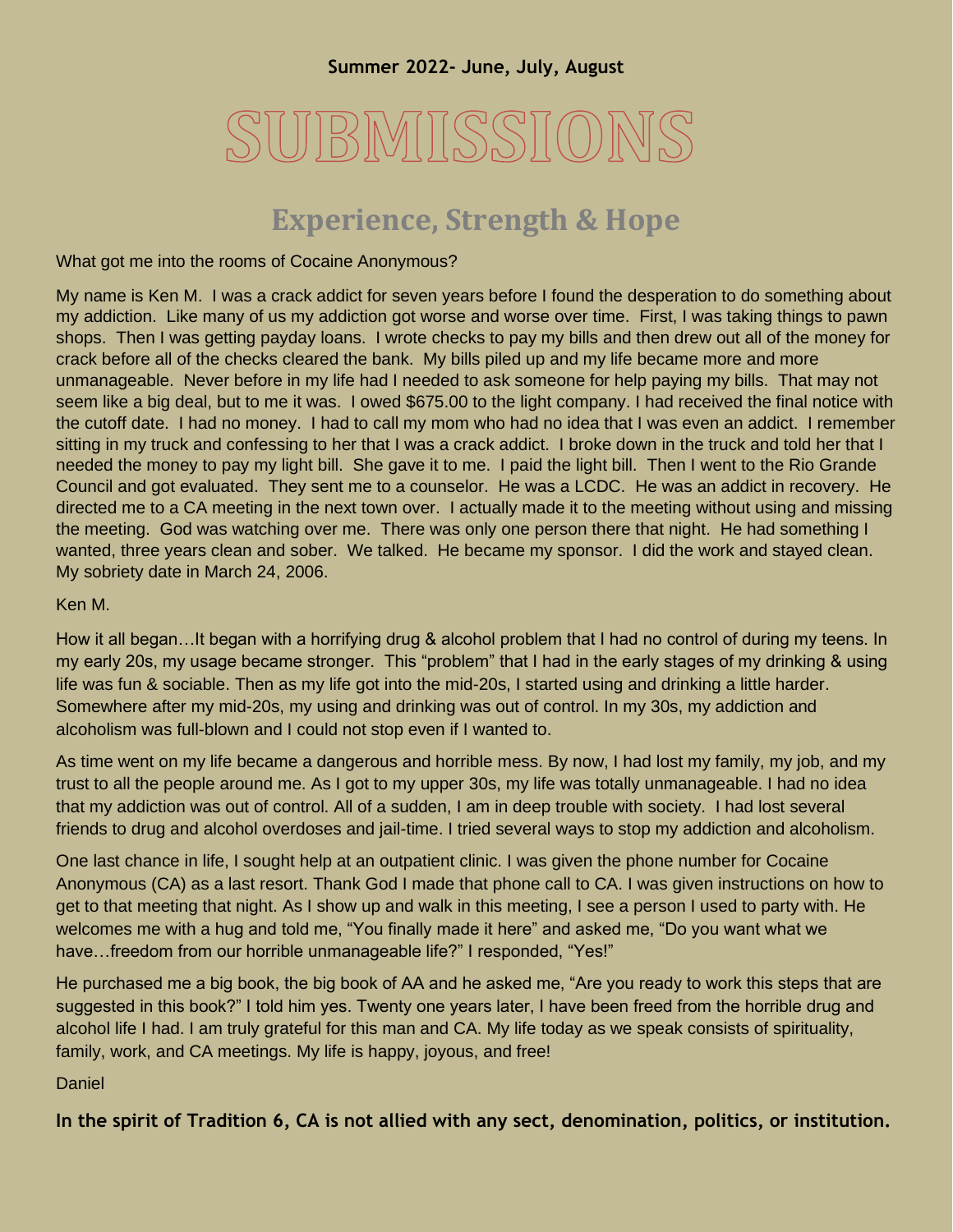My last few months of using were the worst my goals were wake up, figure out how I was going to score and how soon could I get started using. With no income and limited resources to pawn getting money was very difficult. After a day and all-night binge my wife gave me an ultimatum. Get help and I will support you or get the hell out of my house. I had gotten the hot line number from my sister, so I called it and the person who answered the call directed me to another person for further information. While talking to that individual I asked on several occasions. When is your next meeting? Every time I go the same response "Tonight at 7pm" guess I was going to a meeting that night.

My first meeting I was escorted by my wife she wanted to make sure I attended the meeting, and I really did not mind that she was with me because by this time I was desperate to get sober. When the meeting started all, I could hear was "GOD" I was thinking to myself what did I get into, but being that my wife was there I had to sit it out and listen. As the meeting progressed and people started to share, I began to feel as if these individuals had been looking at me because their stories were very similar to mine and at that point, I did my 1<sup>st</sup> step I admitted that I was a Cocaine Addict.

That same night I got me a sponsor arranged to meet with him the following Monday to discuss the sponsorship process. When we meet, I was gifted a Big Book, supplies for step work, and instructions on what was expected of me, this was over 4 years ago and with my HIGER POWER, CA Group, Meetings, Fellowship, and my family I have been able to remain drug and alcohol free.

Eloy

#### Up in Blaze

I woke up one day with only two hours of sleep when my boss called to fire me. I thought, "Finally, an excuse to get high all day."

I started smoking marijuana in Boston, where everyone smokes. You could stroll onto a street and smell skunk for blocks. I loved hiding in my room and blazing at a Tarantino movie and the enthusiast that could break down the difference between a hybrid and an Indica. I loved being high all day and night with Mary Jane.

After the phone call, I threw a pity party and called my guy for something to take my mind off the pain. Not too long after my drugs arrived, I started to feel better and even applied for a couple of jobs on Indeed. Twenty-four hours later, I got a call for a job. The problem was that they wanted a drug test. I knew I was in trouble. It took me a year to land the job I had. I stopped smoking and started drinking till I was clean. It hit me that I would be out of work for a long time. The cycle restarted. I feared all programs because I was in denial about my addiction, but I knew my life was unmanageable. My lust for Mary Jane took over me. I became a curmudgeon. I stopped talking to friends. I became violent when I had nothing on me. I hated this life. I googled meetings and found myself at a humble little spot that took me in and found me a wunderkind sponsor who helped me through the steps and kept me five months sober. I am thankful for CA and grateful for the life I have now.

#### **Mathew**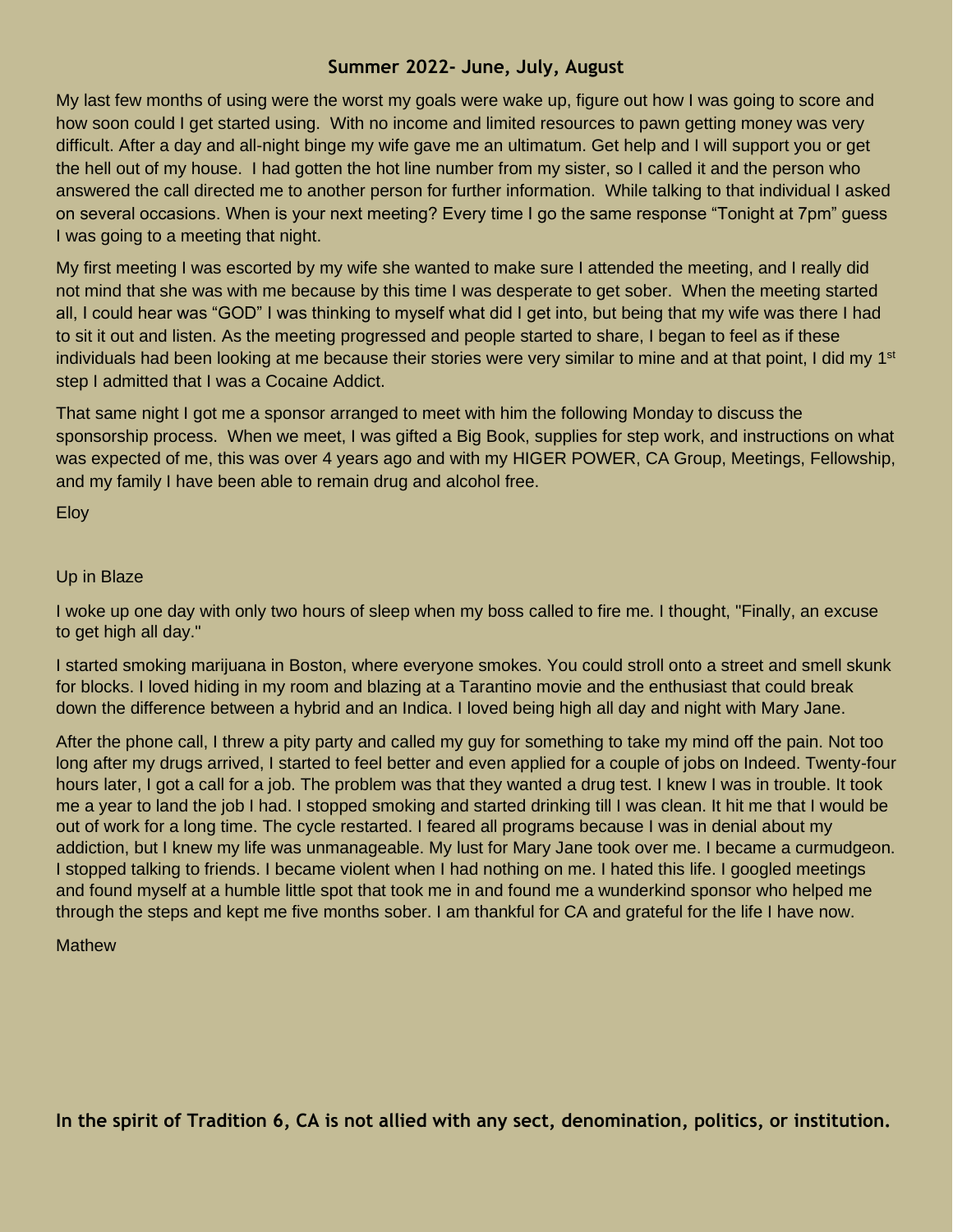**Experience, Strength & Hope**

**Future Submissions Scan QR Code to Submit**

**November Newsletter Theme**

**Tell us about your World Convention Experience. Did it impact your life?**



**[newsletter@ca-scta.org](mailto:newsletter@ca-scta.org)**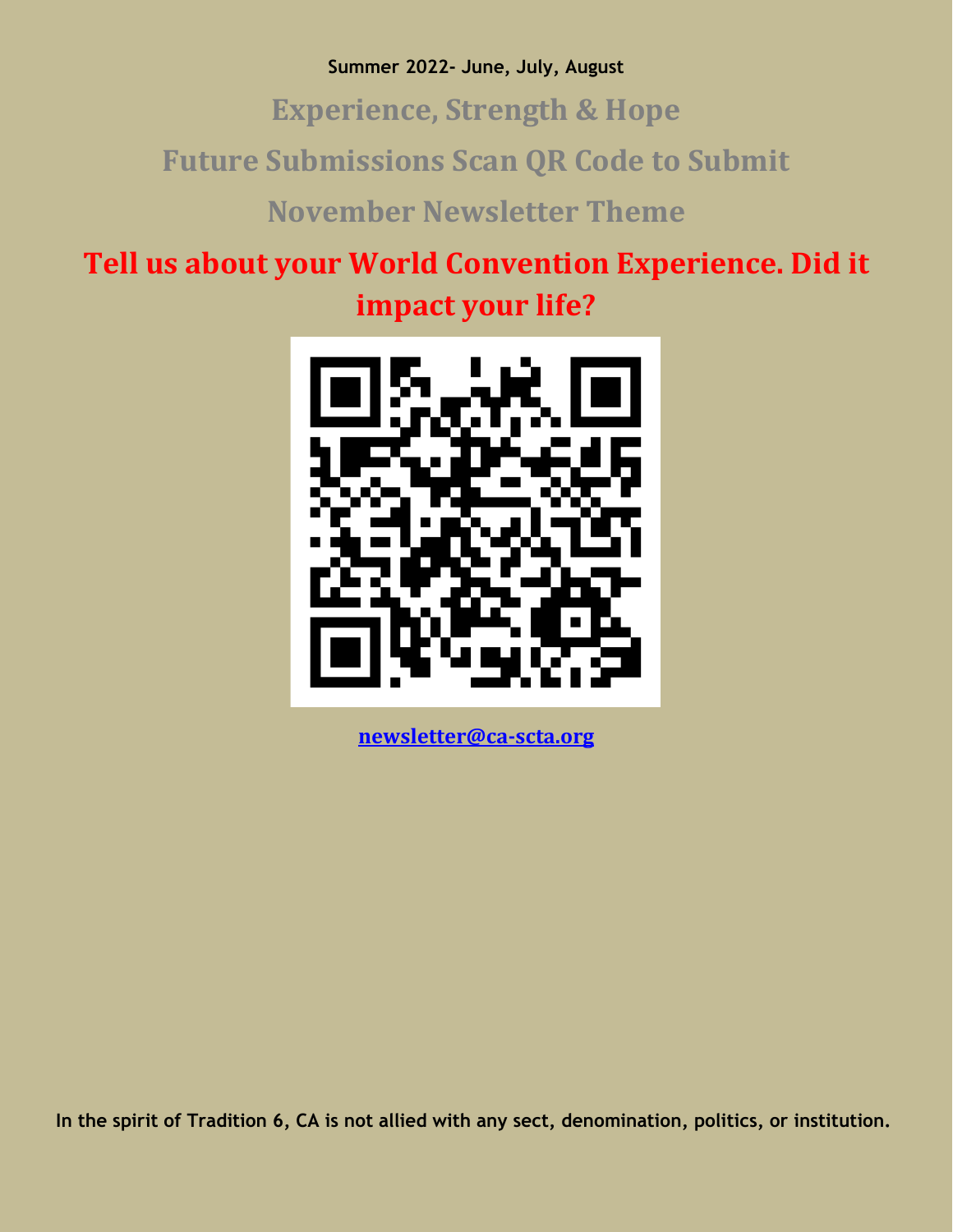## JPCOMING C.A. EVENTS

Atlantic North Regional Convention July 1-4 2022 New York Hilton Midtown 1335 Avenue of the Americas New York, NY

2022 TASGC Convention

Aug. 12–14 2022

Hyatt Regency Houston West

13210 Kathy Freeway

Houston, TX

CA AZ Area Convention Aug. 19-21 2022 DoubleTree by Hilton

5401 N. Scottsdale Rd.

Scottsdale, AZ

Recovery in the Rockies Convention

Sept. 9-11 2022

Salt Lake City Downtown Marriott

Salt Lake City, UT